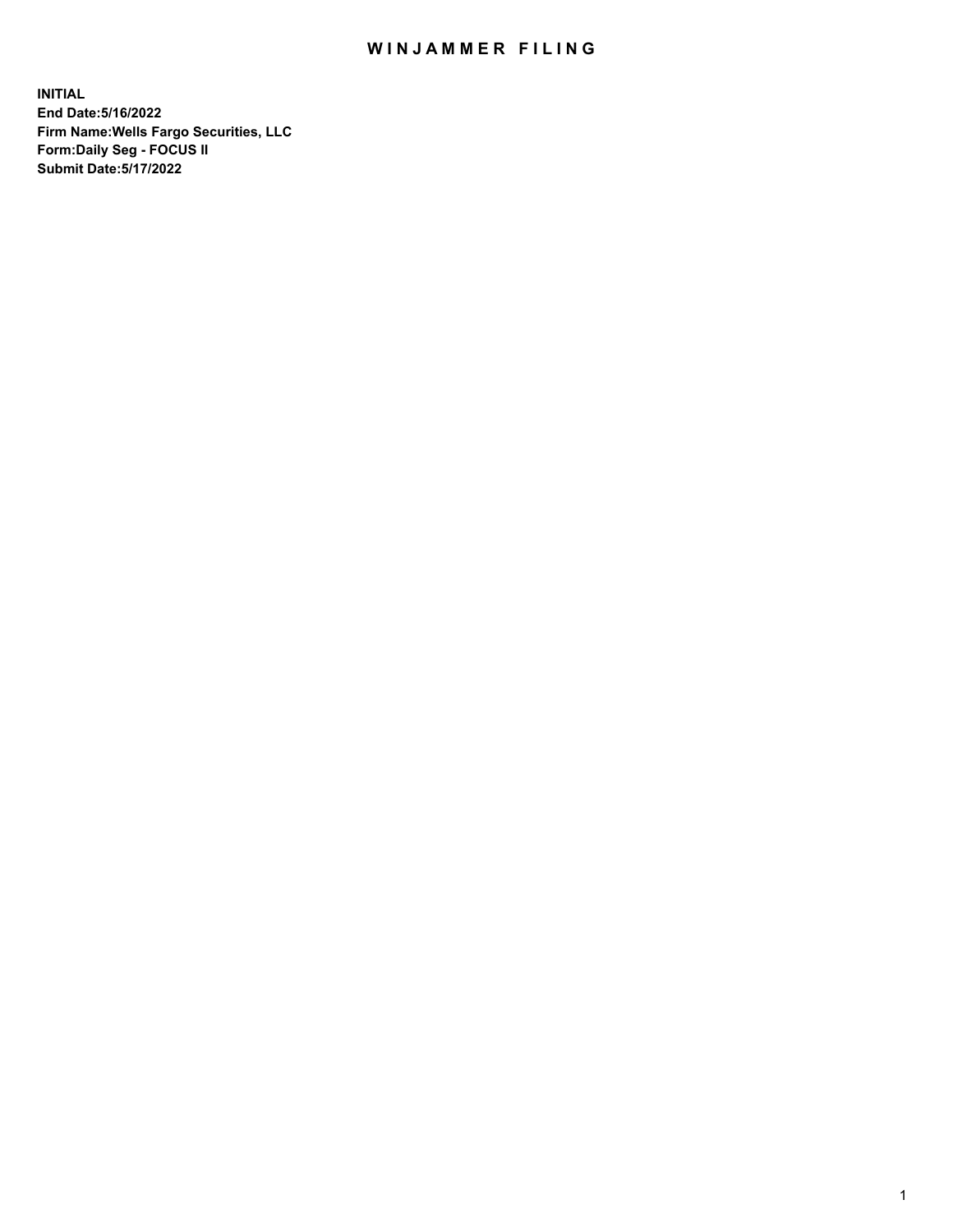**INITIAL End Date:5/16/2022 Firm Name:Wells Fargo Securities, LLC Form:Daily Seg - FOCUS II Submit Date:5/17/2022 Daily Segregation - Cover Page**

| Name of Company                                                                                                                                                                                                                                                                                                                | <b>Wells Fargo Securities LLC</b>                          |
|--------------------------------------------------------------------------------------------------------------------------------------------------------------------------------------------------------------------------------------------------------------------------------------------------------------------------------|------------------------------------------------------------|
| <b>Contact Name</b>                                                                                                                                                                                                                                                                                                            | <b>James Gnall</b>                                         |
| <b>Contact Phone Number</b>                                                                                                                                                                                                                                                                                                    | 917-699-6822                                               |
| <b>Contact Email Address</b>                                                                                                                                                                                                                                                                                                   | james.w.gnall@wellsfargo.com                               |
| FCM's Customer Segregated Funds Residual Interest Target (choose one):<br>a. Minimum dollar amount: ; or<br>b. Minimum percentage of customer segregated funds required:% ; or<br>c. Dollar amount range between: and; or<br>d. Percentage range of customer segregated funds required between:% and%.                         | 105,000,000<br><u>0</u><br>0 <sub>0</sub><br>00            |
| FCM's Customer Secured Amount Funds Residual Interest Target (choose one):<br>a. Minimum dollar amount: ; or<br>b. Minimum percentage of customer secured funds required:%; or<br>c. Dollar amount range between: and; or<br>d. Percentage range of customer secured funds required between:% and%.                            | 30,000,000<br><u>0</u><br>0 <sub>0</sub><br>0 <sub>0</sub> |
| FCM's Cleared Swaps Customer Collateral Residual Interest Target (choose one):<br>a. Minimum dollar amount: ; or<br>b. Minimum percentage of cleared swaps customer collateral required:% ; or<br>c. Dollar amount range between: and; or<br>d. Percentage range of cleared swaps customer collateral required between:% and%. | 355,000,000<br><u>0</u><br>00<br>00                        |

Attach supporting documents CH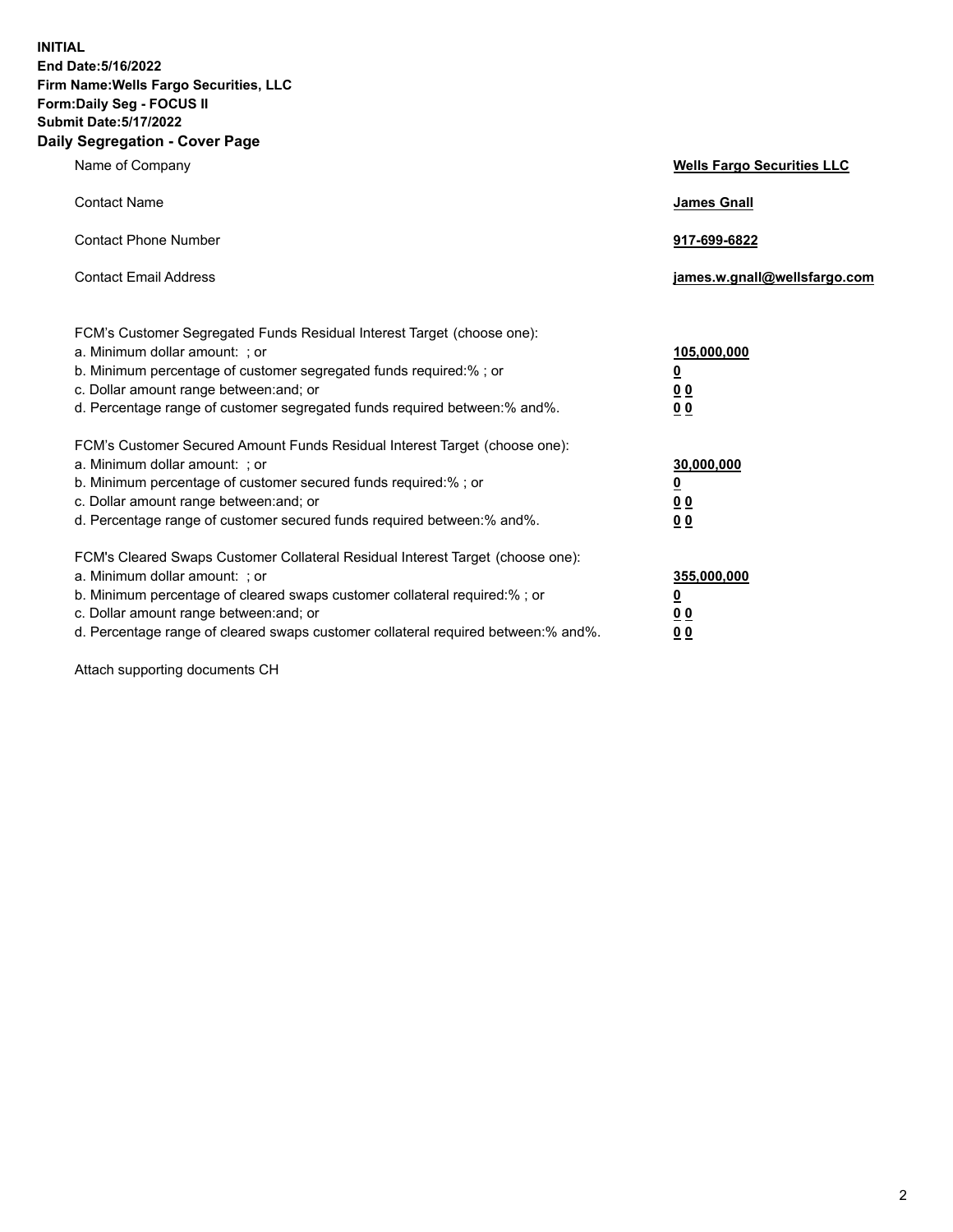**INITIAL End Date:5/16/2022 Firm Name:Wells Fargo Securities, LLC Form:Daily Seg - FOCUS II Submit Date:5/17/2022 Daily Segregation - Secured Amounts**

Foreign Futures and Foreign Options Secured Amounts Amount required to be set aside pursuant to law, rule or regulation of a foreign government or a rule of a self-regulatory organization authorized thereunder **0** [7305] 1. Net ledger balance - Foreign Futures and Foreign Option Trading - All Customers A. Cash **699,073,184** [7315] B. Securities (at market) **396,746,360** [7317] 2. Net unrealized profit (loss) in open futures contracts traded on a foreign board of trade **-232,333,999** [7325] 3. Exchange traded options a. Market value of open option contracts purchased on a foreign board of trade **186,580** [7335] b. Market value of open contracts granted (sold) on a foreign board of trade **0** [7337] 4. Net equity (deficit) (add lines 1. 2. and 3.) **863,672,125** [7345] 5. Account liquidating to a deficit and account with a debit balances - gross amount **27,519,193** [7351] Less: amount offset by customer owned securities **-27,485,256** [7352] **33,937** [7354] 6. Amount required to be set aside as the secured amount - Net Liquidating Equity Method (add lines 4 and 5) 7. Greater of amount required to be set aside pursuant to foreign jurisdiction (above) or line 6. FUNDS DEPOSITED IN SEPARATE REGULATION 30.7 ACCOUNTS 1. Cash in banks A. Banks located in the United States **83,195,512** [7500] B. Other banks qualified under Regulation 30.7 **181,692,114** [7520] **264,887,626** [7530] 2. Securities A. In safekeeping with banks located in the United States **451,122,686** [7540] B. In safekeeping with other banks qualified under Regulation 30.7 **0** [7560] **451,122,686** [7570] 3. Equities with registered futures commission merchants A. Cash **-87,540,003** [7580] B. Securities **75,623,675** [7590] C. Unrealized gain (loss) on open futures contracts **114,727,285** [7600] D. Value of long option contracts **19** [7610] E. Value of short option contracts **0** [7615] **102,810,976** [7620] 4. Amounts held by clearing organizations of foreign boards of trade A. Cash **0** [7640] B. Securities **0** [7650] C. Amount due to (from) clearing organization - daily variation **0** [7660] D. Value of long option contracts **0** [7670] E. Value of short option contracts **0** [7675] **0** [7680] 5. Amounts held by members of foreign boards of trade A. Cash **430,854,770** [7700] B. Securities **0** [7710] C. Unrealized gain (loss) on open futures contracts **-283,785,038** [7720] D. Value of long option contracts **186,561** [7730]

- E. Value of short option contracts **0** [7735] **147,256,293** [7740]
- 6. Amounts with other depositories designated by a foreign board of trade **0** [7760]
- 7. Segregated funds on hand **0** [7765]
- 8. Total funds in separate section 30.7 accounts **966,077,581** [7770]
- 9. Excess (deficiency) Set Aside for Secured Amount (subtract line 7 Secured Statement Page 1 from Line 8)
- 10. Management Target Amount for Excess funds in separate section 30.7 accounts **30,000,000** [7780]
- 11. Excess (deficiency) funds in separate 30.7 accounts over (under) Management Target **72,371,519** [7785]

**863,706,062** [7355]

## **863,706,062** [7360]

**102,371,519** [7380]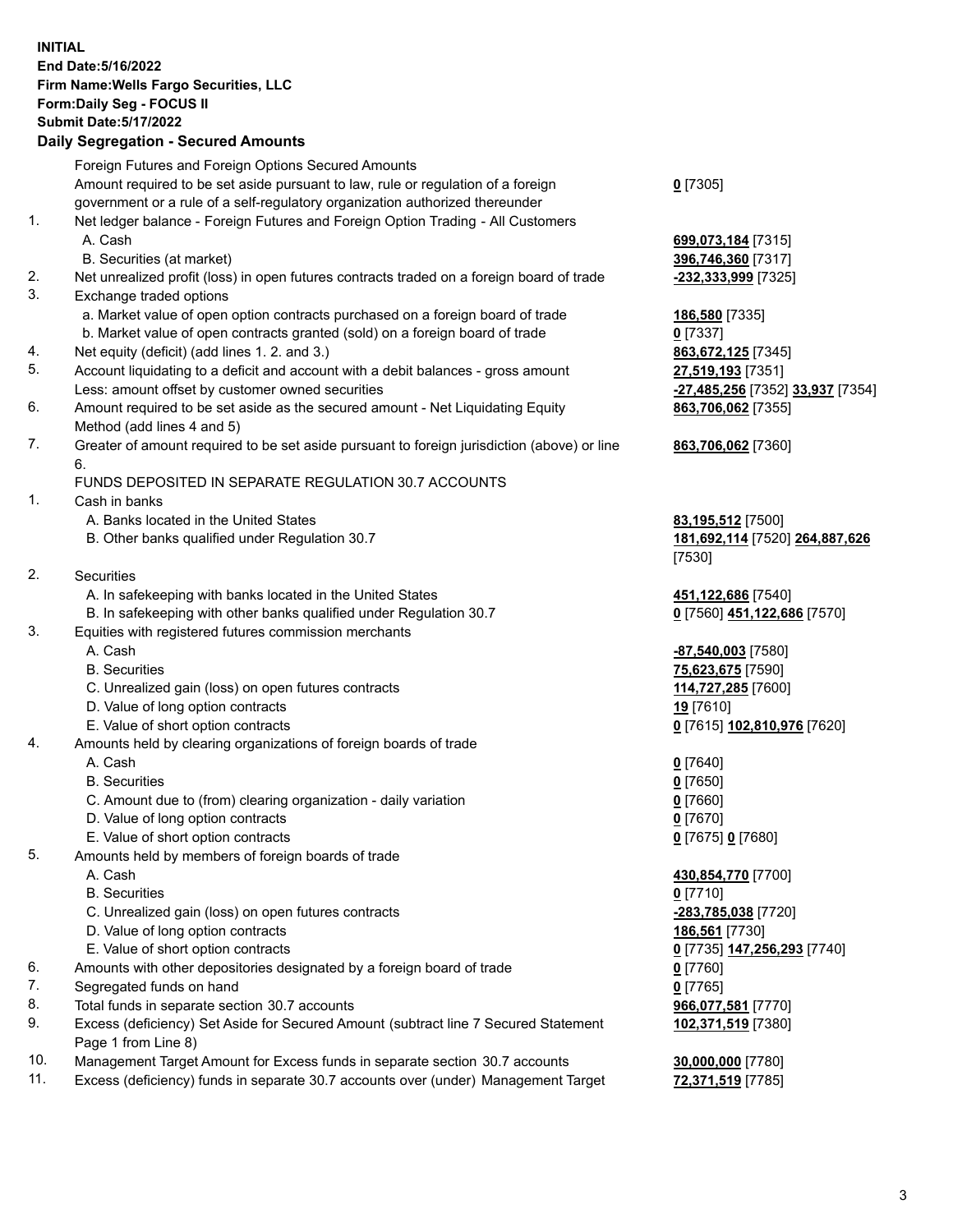**INITIAL End Date:5/16/2022 Firm Name:Wells Fargo Securities, LLC Form:Daily Seg - FOCUS II Submit Date:5/17/2022 Daily Segregation - Segregation Statement** SEGREGATION REQUIREMENTS(Section 4d(2) of the CEAct) 1. Net ledger balance A. Cash **2,663,781,679** [7010] B. Securities (at market) **1,802,844,763** [7020] 2. Net unrealized profit (loss) in open futures contracts traded on a contract market **1,489,772,036** [7030] 3. Exchange traded options A. Add market value of open option contracts purchased on a contract market **6,546,237,089** [7032] B. Deduct market value of open option contracts granted (sold) on a contract market **-6,454,573,154** [7033] 4. Net equity (deficit) (add lines 1, 2 and 3) **6,048,062,413** [7040] 5. Accounts liquidating to a deficit and accounts with debit balances - gross amount **71,111,893** [7045] Less: amount offset by customer securities **-69,683,724** [7047] **1,428,169** [7050] 6. Amount required to be segregated (add lines 4 and 5) **6,049,490,582** [7060] FUNDS IN SEGREGATED ACCOUNTS 7. Deposited in segregated funds bank accounts A. Cash **83,216,853** [7070]

B. Securities representing investments of customers' funds (at market) **560,497,292** [7080]

C. Securities held for particular customers or option customers in lieu of cash (at market)

8. Margins on deposit with derivatives clearing organizations of contract markets A. Cash **3,756,360,301** [7100]

B. Securities representing investments of customers' funds (at market)

C. Securities held for particular customers or option customers in lieu of cash (at market)

- 9. Net settlement from (to) derivatives clearing organizations of contract markets **63,737,938** [7130]
- 10. Exchange traded options A. Value of open long option contracts **6,546,237,089** [7132]
- 11. Net equities with other FCMs
	- - A. Net liquidating equity **0** [7140] B. Securities representing investments of customers' funds (at market) **0** [7160]
		- C. Securities held for particular customers or option customers in lieu of cash (at market)
- 12. Segregated funds on hand **0** [7150]
- 13. Total amount in segregation (add lines 7 through 12) **6,557,236,782** [7180]
- 14. Excess (deficiency) funds in segregation (subtract line 6 from line 13) **507,746,200** [7190]
- 15. Management Target Amount for Excess funds in segregation **105,000,000** [7194]
- 16. Excess (deficiency) funds in segregation over (under) Management Target Amount Excess

| <u>3,756,360,301</u> [7100] |
|-----------------------------|
| 198,915,700 [7110]          |
| <u>1,646,901,532</u> [7120] |

**155,943,231** [7090]

B. Value of open short option contracts **-6,454,573,154** [7133]

**0** [7170]

**402,746,200** [7198]